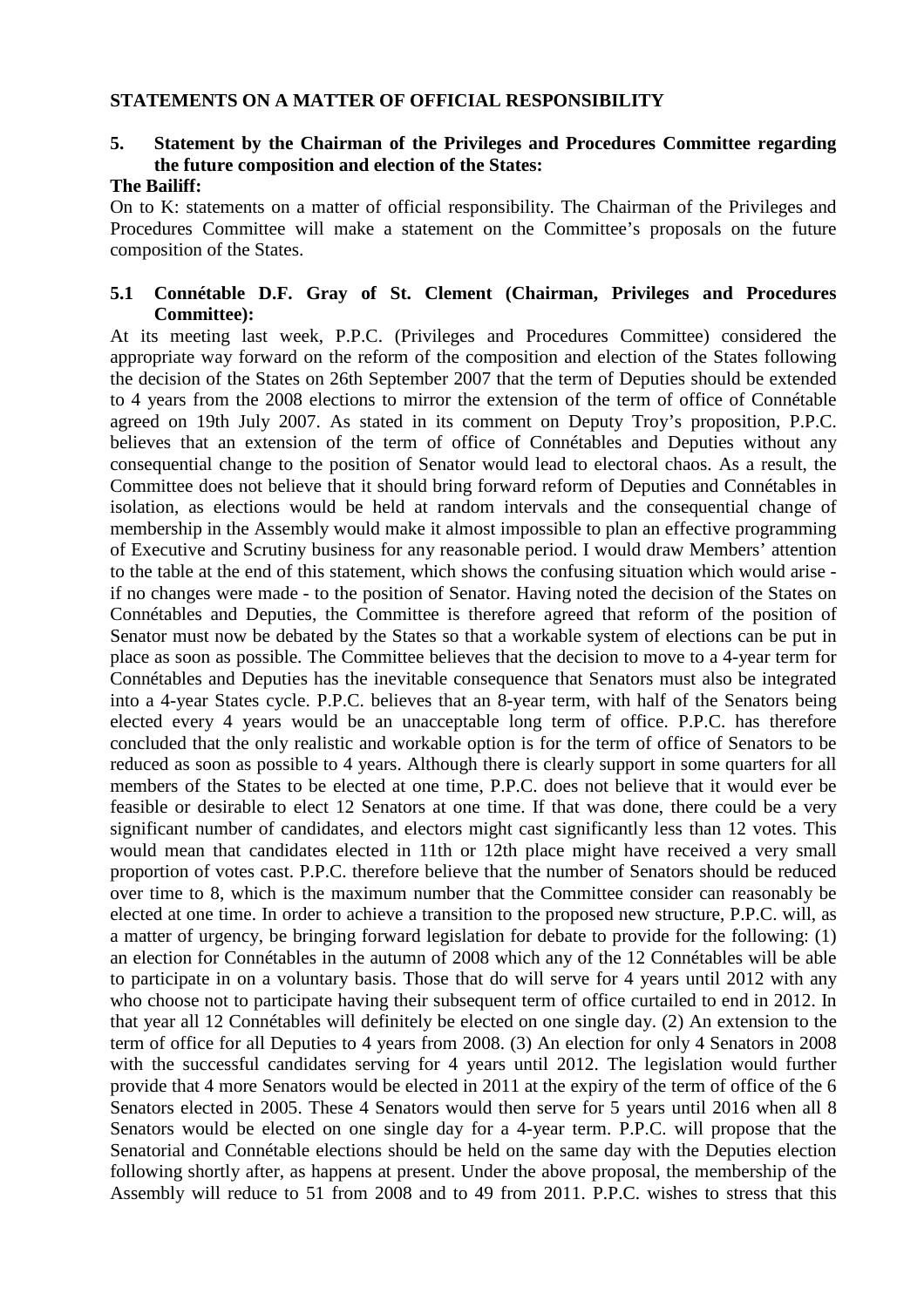reduction is a consequence of the decision to move towards a manageable number of Senators in an election process. P.P.C. believes that steps need to be taken in due course to review the current distribution of Deputies across the Island, as it is possible that any such review could result in an increase in the number of Deputies. In the short term, P.P.C. will bring forward, in parallel, proposals on the maximum size of the Executive to ensure that the balance between the Executive and the non-Executive is not affected. P.P.C. is aware that some will criticise moves to align the terms of Senators with other Members and some may claim the position of Senator will become less attractive and devalued. As a result, P.P.C. nevertheless sees no realistic and workable alternative if the States are to give effect to their decision on the term of office of Connétables and Deputies. The Committee will bring forward legislation for debate as soon as possible so that changes can be in place for the 2008 election. It will of course be open to any Member who disagrees with P.P.C.'s suggested way forward to bring amendments to that legislation in the normal way.

### **5.1.1 Senator P.F.C. Ozouf:**

Does the Chairman not accept that this is frighteningly tinkering with our constitutional position? Does he really believe that this Assembly can agree to effectively take a pickaxe to the Senatorial mandate, effectively allowing those people who stand for Senator next year unable to stand for Chief Minister, myself not included? Is he saying that you can reform Senators without reforming 29 Deputies and is he proposing anything in his statement about the reorganisation of the 29 Deputorial seats?

#### **The Connétable of St. Clement:**

I do not say there is any problem with the 4 Senators elected becoming Chief Minister. I do not see there is any problem there at all. They have to be elected by the House anyway, but I cannot see what problem the Senator is proposing. I think we might be accused of being piecemeal, but I do not think we are. I think what we are trying to do is to rectify the piecemeal decisions of this Assembly that has agreed on the Connétables doing 4 years and the Deputies doing 4 years without addressing the Senators. That is what P.P.C. are trying to do to address this problem.

#### **5.1.2 Senator P.F.C. Ozouf:**

Can I just confirm: no reform of the 29 Deputorial seats, yes or no? No reform of the makeup, number, allocation of Deputorial seats, yes or no?

#### **The Connétable of St. Clement:**

I think I said in my statement that is a possibility but at this stage we have not looked at it. The 29 Deputies will still be in place. I really cannot see the problem. It will have to be addressed, I think, but not at this stage. We cannot have this piecemeal position being extended.

#### **5.1.3 Deputy C.J. Scott Warren:**

I think I may have already the answer to the question I was going to ask, which is whether Privileges and Procedures have discussed their proposals with the Senators. Also has Privileges and Procedures considered that if you kept 12 Senators assigned with an Island-wide mandate, they could possibly be linked-in, each Senator, with a Parish to bring U.K. and international issues to Parish Assemblies? I think that I would like comments regarding whether he considers sufficient discussion has taken place to bring this statement.

#### **The Connétable of St. Clement:**

I think that is the Deputy's opinion; it is not P.P.C.'s opinion. Nevertheless, I did say in my statement that it is open to any Member who disagrees with P.P.C.'s suggested way forward and it is only a suggested way forward - to bring amendments to that legislation. I would suggest the Deputy did that.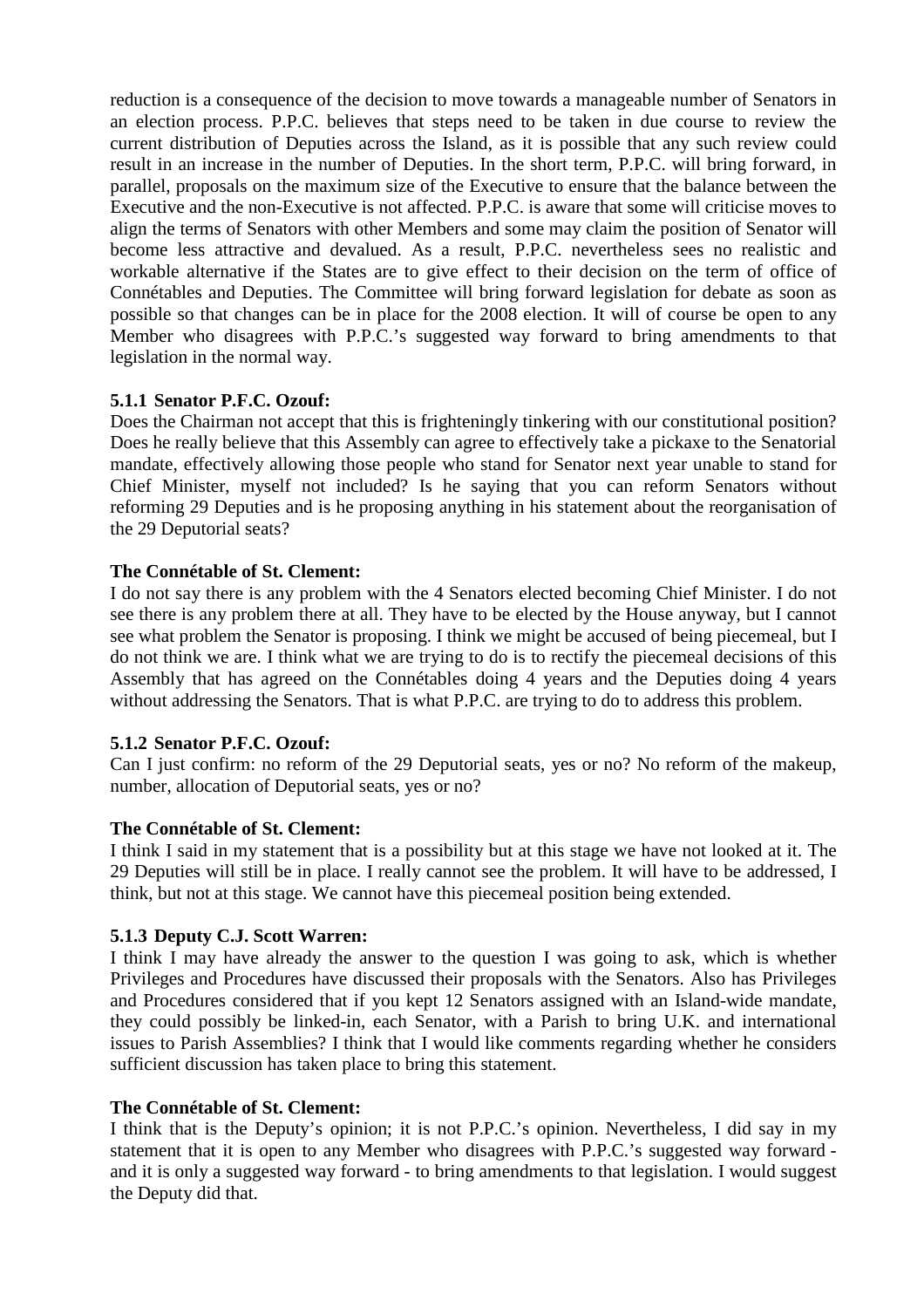#### **5.1.4 Deputy C.F. Labey of Grouville:**

As these proposals in effect give no incentive whatsoever to stand for the office of Senator, does the Chairman not feel obliged to bring forward some sort of incentives; for example, only Senators to become Ministers, a term of office of Deputy has to be served before coming a Minister, et cetera? These proposals are, in effect, going to do away with the Island-wide mandate.

### **The Connétable of St. Clement:**

Of course that is quite possible, but what P.P.C. are trying to do - and I keep on emphasising this - is to make it sensible that we do not have Senators at vast odds to the rest of this Assembly. They are elected at different periods and different times and I would again draw the attention of the Assembly to the table that we gave to see how impossible it would be to have any way forward for the Ministers to act.

### **5.1.5 Deputy G.W.J. de Faye:**

The table being put forward as supporting the case for so-called electoral chaos gives voters a greater opportunity to have their say in their representatives and the workings of this States than anything I have seen previously. Given that that appears to be increasingly the value of democracy in the Island, I wonder whether the Chairman has any further evidence to support his pejorative claim that this is leading to electoral chaos. I would also like to know - and I think we need to know this as a matter of urgency - what is the evidence that indicates it is an inevitable consequence - an inevitable consequence - that Senators must be integrated into a 4-year cycle, when I see absolutely no correlation between the roles of Senators and Deputies and Connétables of that type. Also, would the Chairman explain why he is concerned about Senatorial elections where he claims it could mean, if 12 are elected at one time, that candidates in 11th or 12th place might receive a very small proportion of the votes cast, when he knows full well that Connétables and Deputies are regularly elected unopposed with no votes to their accreditation no votes to their accreditation whatsoever? Given his Committee's track record in electoral reform, does he not think it is time to give up on it?

#### **The Connétable of St. Clement:**

That is the Deputy's opinion. We have tried to make a rational way forward out of, I think, a completely confused position. That is all we are trying to do; it is up to this Assembly to decide whether they approve that way forward or not.

#### **5.1.6 Senator J.L. Perchard:**

Would the Chairman of P.P.C. agree that Members look to him and his Committee for leadership and regretfully it has been sadly lacking when it comes to constitutional reform? Could I remind the Chairman that he sought the opinion of Islanders through the M.O.R.I. (Market and Opinion Research International) poll? I will quote the most stunning of statistics the M.O.R.I. poll produced. That is 46 per cent of people polled wished to retain those selected on an Island-wide mandate. The Chairman has just conceded to a question from the Deputy of Grouville that the Island-wide mandate is now unlikely to survive the reconstitution of the States. Does that mean he is ignoring the views of those polled in the M.O.R.I. poll?

### **The Connétable of St. Clement:**

Can I just correct the Senator; I did not say that it would lead to the demise. What I said was it was possible that it would, agreeing with the Deputy of Grouville who suggested that might be a way forward. I would draw the attention of the Senator again to the fact that in July we did bring forward a comprehensive reform proposition to the States, which had all the elements of reform and it was rejected by the States. They instead decided that they would prefer to have piecemeal reform; in other words, reform the length of office of the Connétables and then later, because the